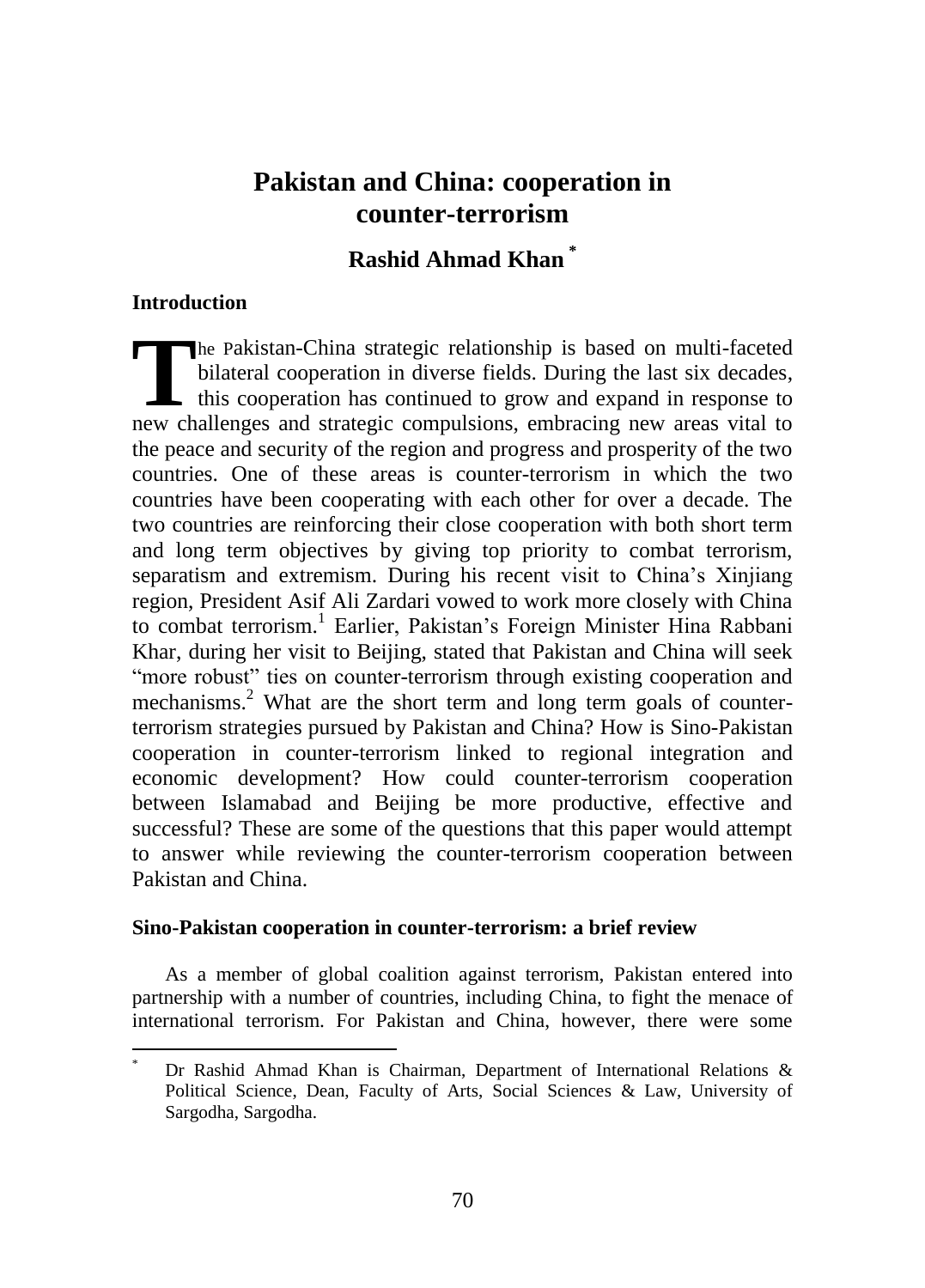compelling reasons to strengthen their bilateral cooperation on counter-terrorism. The two countries are focusing on expanding their economic and trade relations and promoting connectivity with a view to providing a more solid foundation for a long term strategic partnership and sustainable friendship. This objective, however, could be achieved only in a peaceful environment. The deteriorating law and order situation and insecurity in Pakistan undermines the long term, comprehensive and strategic cooperation between Pakistan and China. The forces of terrorism, extremism and separatism represent not only internal

**The forces of terrorism, extremism and separatism represent not only internal threats to peace, security and prosperity of the two countries; they also tend to undermine their long established close friendship and strategic cooperation.**

threats to peace, security and prosperity of the two countries; they also tend to undermine their long established close friendship and strategic cooperation. In view of Pakistan and China embarking on a path towards greater cooperation in economic, trade and investment fields that include energy, agriculture, industry, science and technology, infrastructure development, water management, mineral development and construction, this issue becomes particularly pertinent. Acts of terrorism committed against the Chinese workers and engineers in Pakistan are in fact aimed at sabotaging the fast growing Pakistan-China cooperation in the development sectors. These attacks began in 2004, a year before Pakistan and China signed, during Premier Wen Jiabao"s visit to Pakistan in April 2005, a number of agreements and MoUs for cooperation and joint ventures in a large number of areas. From 2004 to 2010, there were four separate terrorist attacks on the Chinese workers engaged in the development projects in different parts of Pakistan. In these attacks 12 Chinese lost their lives.<sup>3</sup>

Both Pakistani and the Chinese authorities felt extremely concerned about these terrorist acts. Both concurred that the terrorist acts were aimed at undermining growing Pakistan-China cooperation in the development areas, particularly, which related to the development of Pakistan"s economy. The Chinese were worried that deteriorating law and order situation in Pakistan, particularly attacks on the Chinese workers, would deter the Chinese business community from investing in Pakistan. The Chinese leadership, therefore, advised Pakistan to improve law and order situation in the country and review its security policy, and for that purpose the Chinese President Hu Jintao even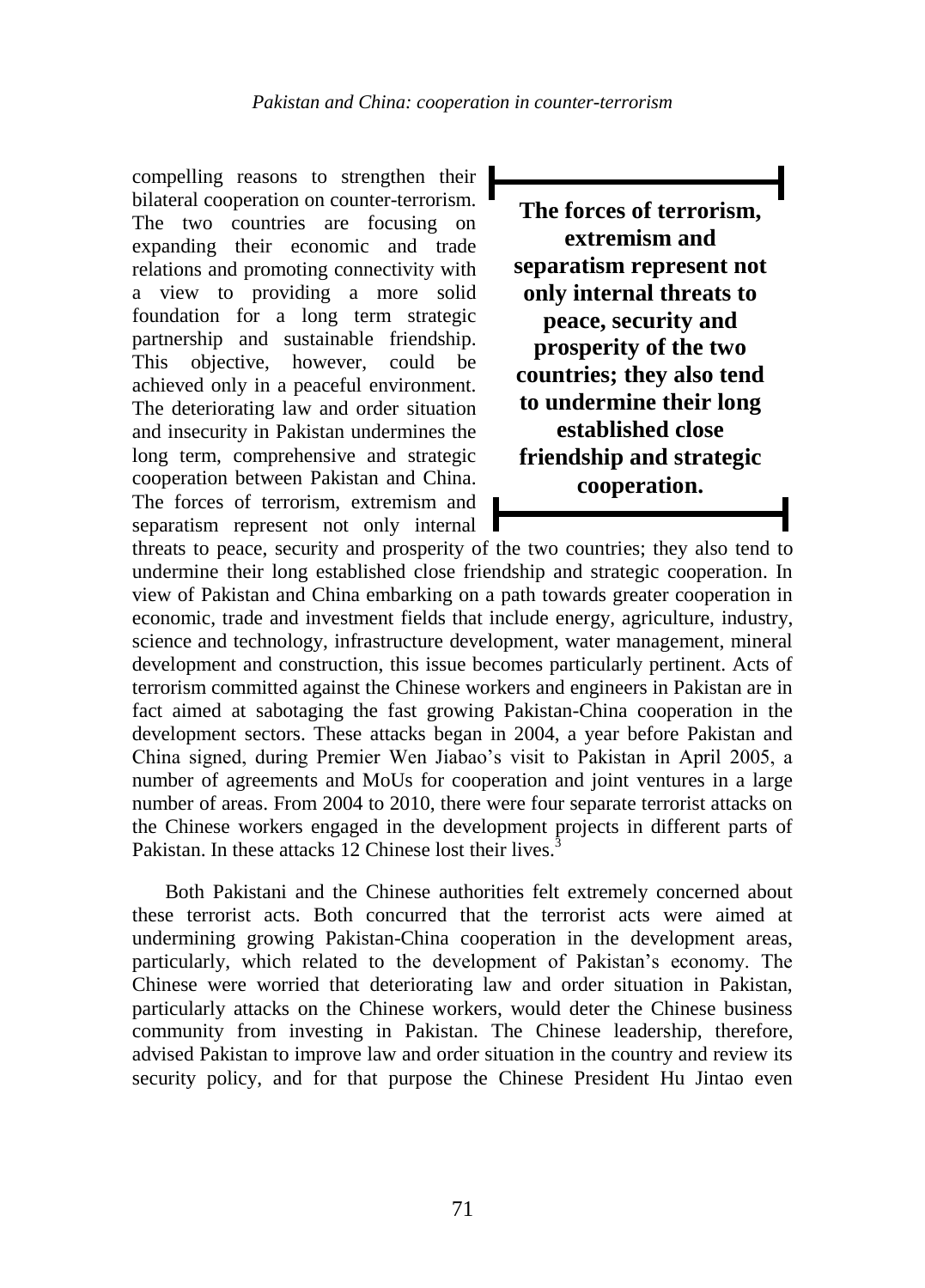offered the visiting Pakistani Prime Minister, Syed Yusuf Raza Gilani, Chinese help in  $2009.<sup>4</sup>$ 

The disclosure by the Chinese authorities that the terrorists responsible for a recent series of bomb blasts and murderous attacks on the civilians in Kashgar city of Xinjiang region of China had received training for making explosives in the tribal areas better known as FATA of Pakistan underlines the need for the two countries to further intensify their cooperation in counter-terrorism. Both the countries regard terrorism as a common threat, have similarity of views on the nature of this threat, have been cooperating at various levels to eliminate this threat and have time and again reiterated their firm resolve to jointly fight the terrorists, extremists and separatists. From Pakistan"s perspective, any attempt to destabilize Xinjiang will have an adverse impact on the prospects of trade with China. As President Zardari, during his recent visit to Xinjiang said, the development in the region would provide the Pakistani entrepreneurs an opportunity to expand trade with China. He also underlined the strategic importance of Kashgar as an intersection for facilitating and promoting communication between Pakistan and China, Central Asia and beyond.<sup>5</sup>

Both Pakistan and China have been aware of the fact that separatists involved in violence in the Chinese region of Xinjiang have had links with some militant groups based in FATA. The announcement by local authorities appearing in *China Daily* of August 2, 2011, claiming that a leader of the group involved in terrorist attacks in Kashgar had received training in Pakistan, is not the first one to point out a link between Uyghur separatists and FATA based militant groups. In May, 2008, Chinese Ambassador to Pakistan, while talking to members of Pakistan Federation of Chambers of Commerce and Industry in Islamabad had disclosed that that elements involved in separatist and terrorist activities in Xinjiang had received training in the tribal areas of Pakistan during  $1980s$ .<sup>6</sup> Pakistan had taken prompt steps to apprehend the terrorists on its soil who were responsible for planning or carrying out terrorist activities in China. A number of Uyghur separatists were captured and extradited by Pakistani authorities in 1997,  $2002$  and  $2009$ .<sup>7</sup> This irritant has not been able to mar ties between Pakistan and China. In fact, relations between the two countries have shown an upward trend during the last three years. The increased interaction between the top leadership of Pakistan and China is indicative of strong desire by the two countries to expand bilateral cooperation. The Pakistani as well as the Chinese leaders have reiterated their determination to carry further the process of expanding cooperation in multiple areas, including counter terrorism. Making it clear that Kashgar episode will not be allowed to adversely affect Pakistan-China relations, a statement by the Chinese Ministry of Foreign Affairs said: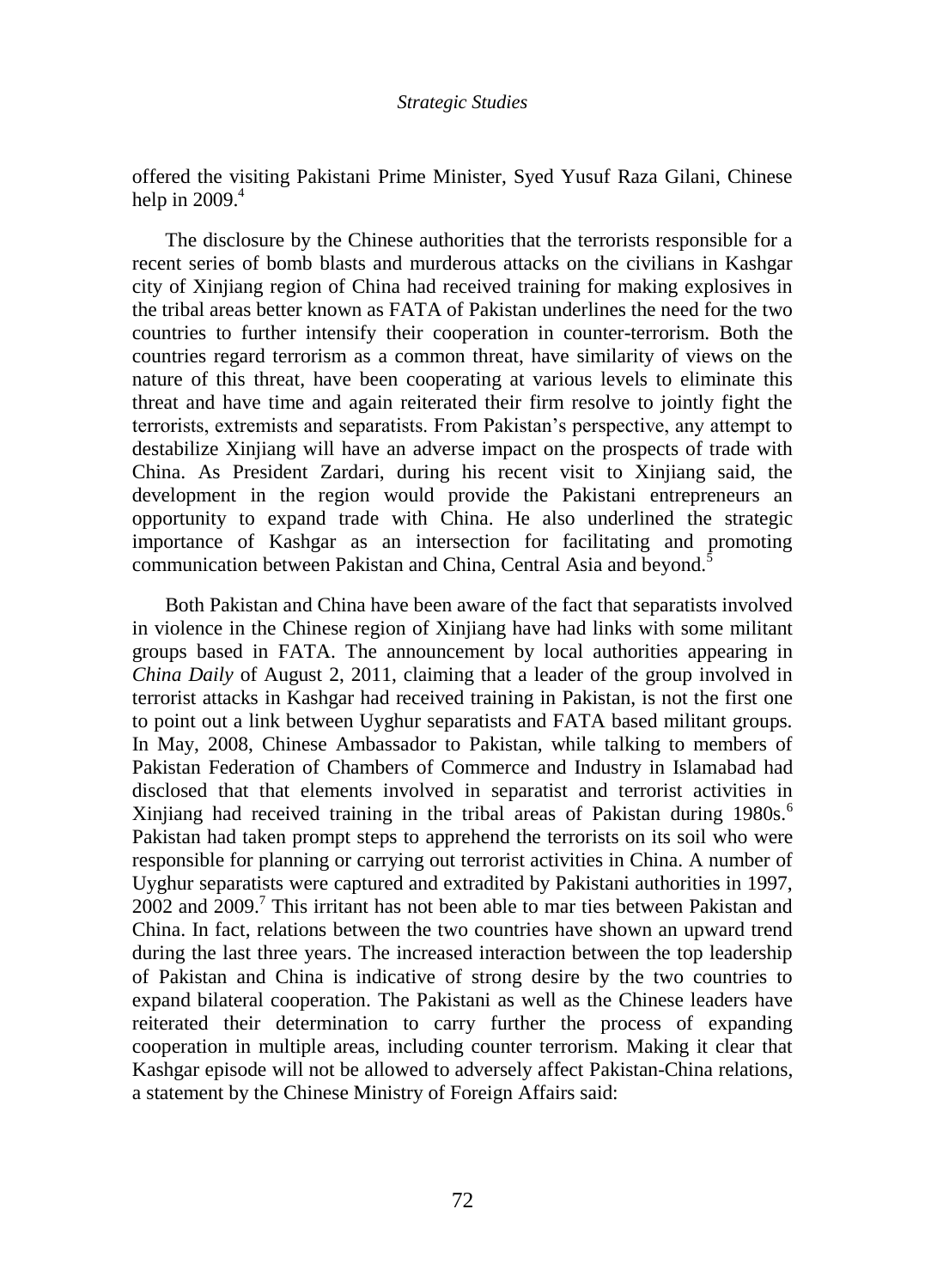#### *Pakistan and China: cooperation in counter-terrorism*

"Pakistan and China have forged excellent cooperation in anti-terrorism. China would continue to boost cooperation with Pakistan, and, jointly crack down the three evil forces of terrorism, separatism and extremism."7

The statement clearly reflected the Chinese policy of pursuing anti-terrorism cooperation with Pakistan. A few days later, the Chinese Foreign Ministry issued another statement, which appreciated Pakistan"s contribution to war on terror. In response to a question how China looks at Pakistan-China cooperation on counter-terrorism, the spokesman of the Chinese Foreign Ministry said:

Pakistan, as an important frontier of international counter-terrorism campaign, makes prominent contributions to combating terrorism. Being friendly neighbors, China and Pakistan conduct sound cooperation in the field of counter-terrorism. China will strengthen its cooperation with Pakistan to jointly crack down on the "three forces" and safeguard peace and stability of both countries and the whole region.<sup>8</sup>

From Pakistani side, the reiteration came on the eve of Prime Minister Syed Yousaf Raza Gilani"s visit to China in May 2011. In a joint statement issued on the conclusion of the visit, the two countries termed terrorism, separatism and extremism serious threats to regional peace, stability and security and reaffirmed their resolve to undertake "substantive cooperation" under bilateral and multilateral frameworks, and jointly fight the three forces. The joint statement followed an agreement in a meeting between Prime Minister Gilani and Chinese President Hu Jintao to strengthen collaboration in defence and counter-terrorism and to work on a comprehensive strategy on security related issues. According to the media reports quoting Prime Minister Gilani, President Hu promised that China would support Pakistan if it devised a comprehensive strategy on security related issues.

Cooperation on counter-terrorism between Pakistan and China at both bilateral and multilateral levels has been in existence for the last about one decade. The two countries have put in place a bilateral mechanism at the level of interior ministers for mutual consultations, sharing of intelligence information, exchanging expertise and devising the ways and means to make the counterterrorism measures more effective. Pakistan and China have also conducted three joint anti-terror military exercises in the last seven years. The last-a week long exercise participated by ground and air force was conducted in July. These joint military exercises have helped the armed forces of the two countries to cement collaboration and promote coordination between their armed forces so that they are able to undertake joint anti-terror operations and also to learn from each other"s experience in counter-terrorism strategies.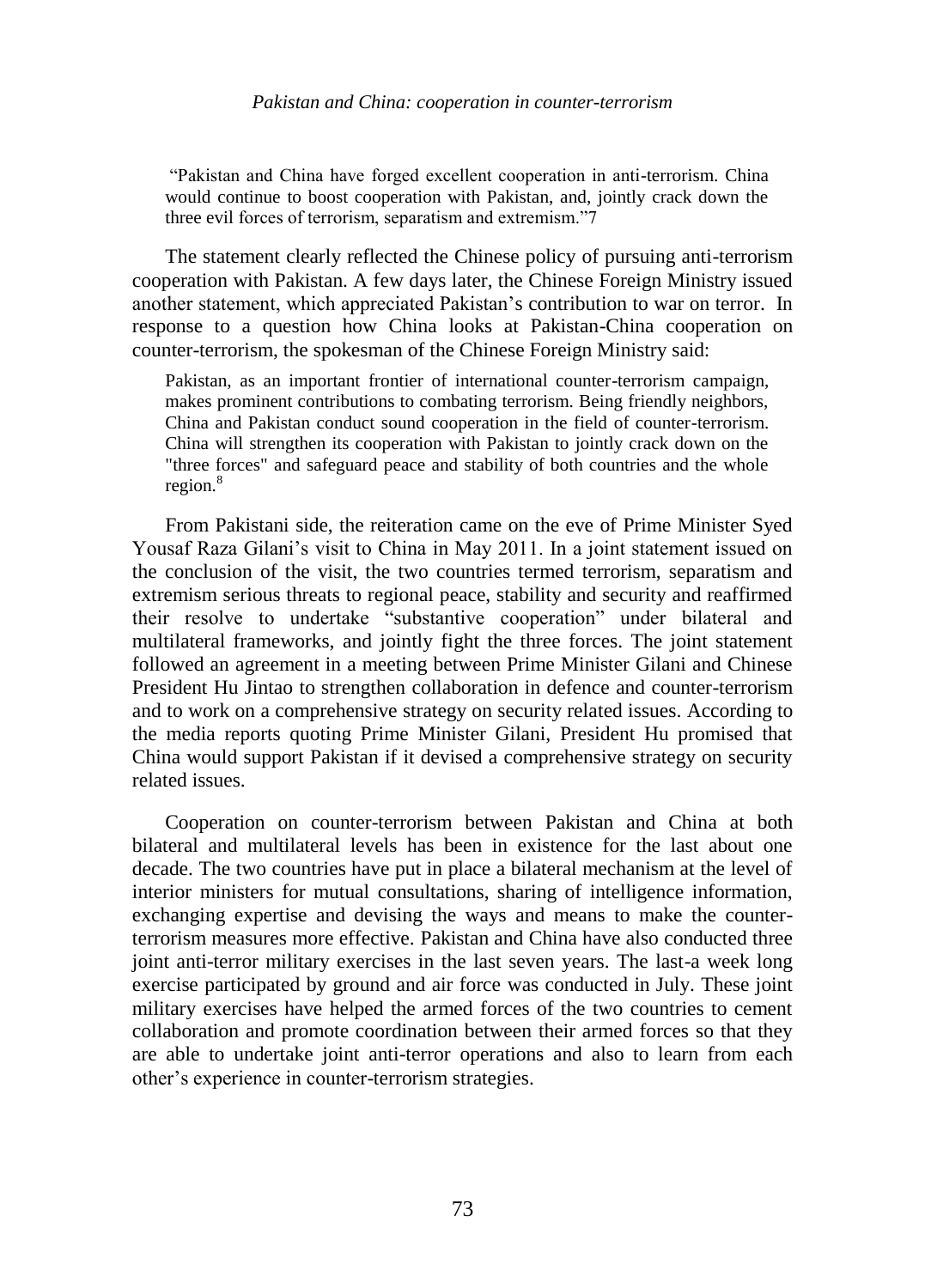China supports and appreciates Pakistan's efforts to fight terrorism; and has provided assistance to help Pakistan in its war against militancy. This help has been in the form of diplomatic, economic and military support. China has openly recognized and praised Pakistan"s contributions and cooperation with international community in war against global terror. In recognition of Pakistan"s critical role in countering terrorism at inter-regional level, China helped Pakistan secure an Observer Status in Shanghai Cooperation Council (SCO).

**China supports and appreciates Pakistan's efforts to fight terrorism; and has provided assistance to help Pakistan in its war against militancy. This help has been in the form of diplomatic, economic and military support.**

Economically, China has provided Pakistan more than 500 million US dollars to strengthen Pakistan"s capacity to fight terrorism. The Chinese participation in building dams, roads and other infra-structure in the Tribal Areas of Pakistan is also part of the Chinese strategy to help Pakistan fight militancy in the Tribal Areas of Pakistan. Pakistan and China enjoy a robust relationship in defence and security areas. This relationship is being reoriented towards assistance against terrorists. Pakistan has received from China explosives scanners, which can detect vehicles carrying explosive materials. These scanners have been installed at the entry points of all the big cities of Pakistan, including Islamabad.

At the multilateral level, Pakistan and China are focusing on counterterrorism within the framework of SCO along with Russia and other members of the organization from Central Asia. Pakistan lent its support to the Chinese bid to get an Observer Status in South Asia Association for Regional Cooperation (SAARC), which is collectively committed to fight terrorism in the region. The two countries also hold regular consultations with Afghanistan, Iran and other West and Central Asian countries to carry out fight against international terrorism. As members of ASEAN Regional Forum (ARF), Pakistan and China are partners of the countries of Southeast Asia, and Far East in fight against international terrorism.

There are three compelling reasons why Pakistan and China must cooperate in countering terrorism. Firstly, Pakistan and China are both confronted by this challenge and they can meet this challenge only through close cooperation. The terrorist threat for China emanates from its western region of Xinjiang, where armed groups of Muslim population commonly known as Uyghur belonging to East Turkistan Islamic Movement (ETIM) have been responsible for bomb blasts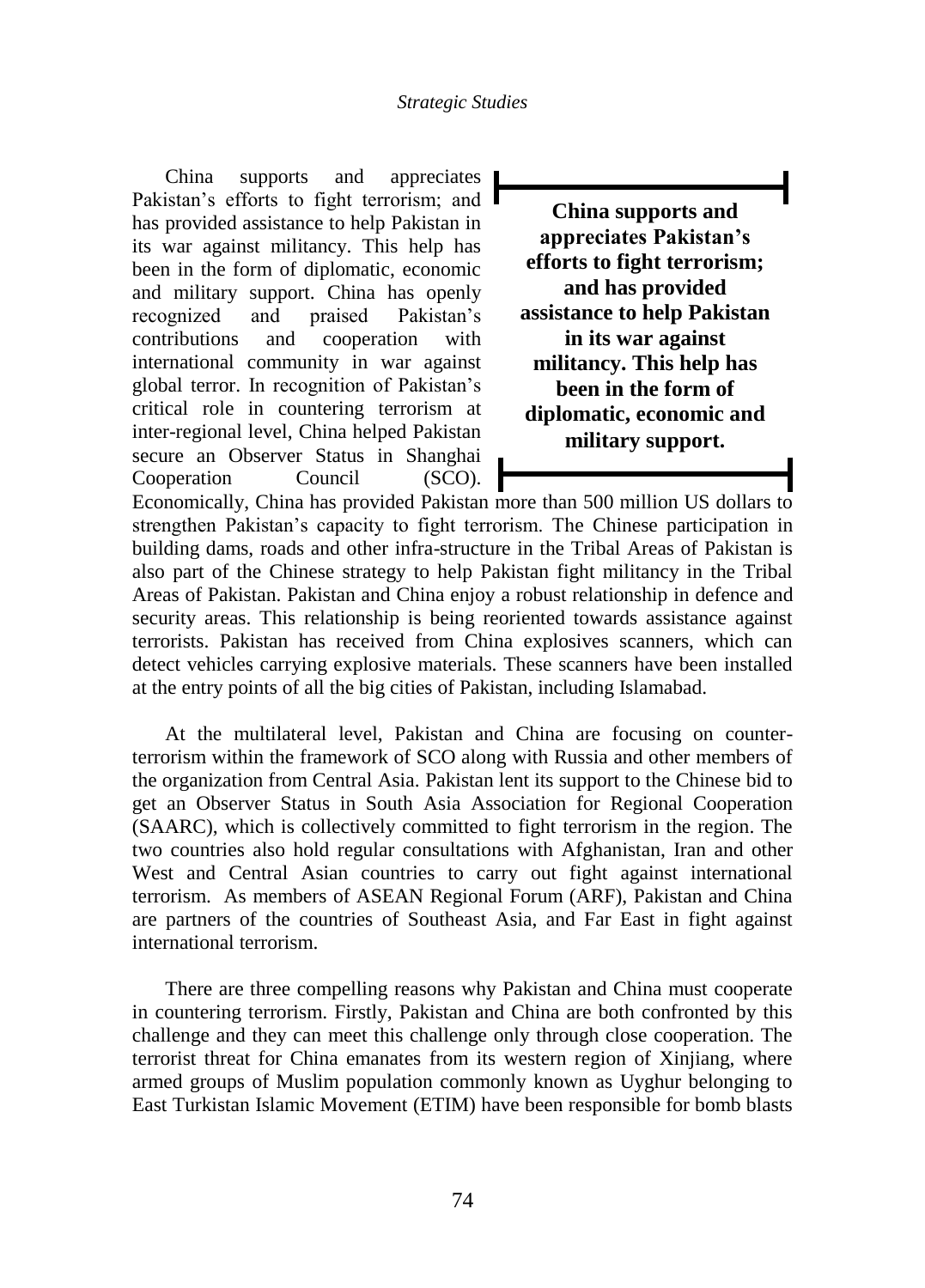and attacks on local Chinese people. In July 2009, these groups targeted the provincial capital Urumqi causing about 200 deaths and injuries to more than 1700 people. Recently, the same groups carried out a series of bomb blasts and armed attacks on civilian population in the ancient city of Kashghar leading to a number of casualties. The Chinese authorities claimed that the leaders of the group learned terrorist techniques in their camps in Pakistan before they penetrated into Xinjiang. This is not the first time that China has pointed out a link between ETIM activists and militant camps in the Tribal Areas of Pakistan. Under late General Zia"s vision, actively pursued and supported by some of the religious parties of Pakistan, to extend the Afghan *Jihad* into the Muslim part of the former Soviet Union, the Tribal Areas of Pakistan did become, during 1980s, the centre for imparting training to the militants from Central Asian States, including Xinjiang. The Taliban regime in Afghanistan (1996-2001) continued to pursue this policy. Now there are no camps and the religious parties have also withdrawn their support to the Muslim separatists of Xinjiang. In fact, Pakistan and China are cooperating in eliminating the challenge posed by ETIM and their top leaders have been killed by Pakistani armed forces. This was made clear by Director-General Inter-Service Public Relations (DGISPR), the official spokesperson of Pakistan"s Armed Forces in a statement on August 5 that Pakistan Army had been and would continue operations against ETIM and cooperation between China and Pakistan in operations and intelligence against the common threat of terrorism would continue. The visit of chief of ISI to China reinforces Pakistani contention that Pakistan would never allow its soil to be used for anti-China activities.

The Chinese side also seems convinced of Pakistan"s sincere and firm commitment to fight terrorism, extremism and separatism in cooperation with China. In a statement carried by the Chinese news agency Xinhua, on 3 August, the spokesman of the Chinese Foreign Ministry said that China would continue to boost cooperation with Pakistan and jointly crack down the "three evils forces" of terrorism, extremism and separatism. The spokesman also praised the achievements that Pakistan had made in anti-terrorism thus far saying that the country (Pakistan) was an important frontline in the international fight against terrorism and had made outstanding contributions in the area.

The second compelling reason for Pakistan and China to expand their antiterror cooperation is that the two countries are in the process of consolidating and giving new directions to Pakistan-China friendship through focusing on cooperation in economic, commercial, trade, investment, energy, agriculture, mining, infrastructure, defence and security areas. For this purpose, Pakistan and China signed deals worth US\$36 billion during Chinese Prime Minister Wen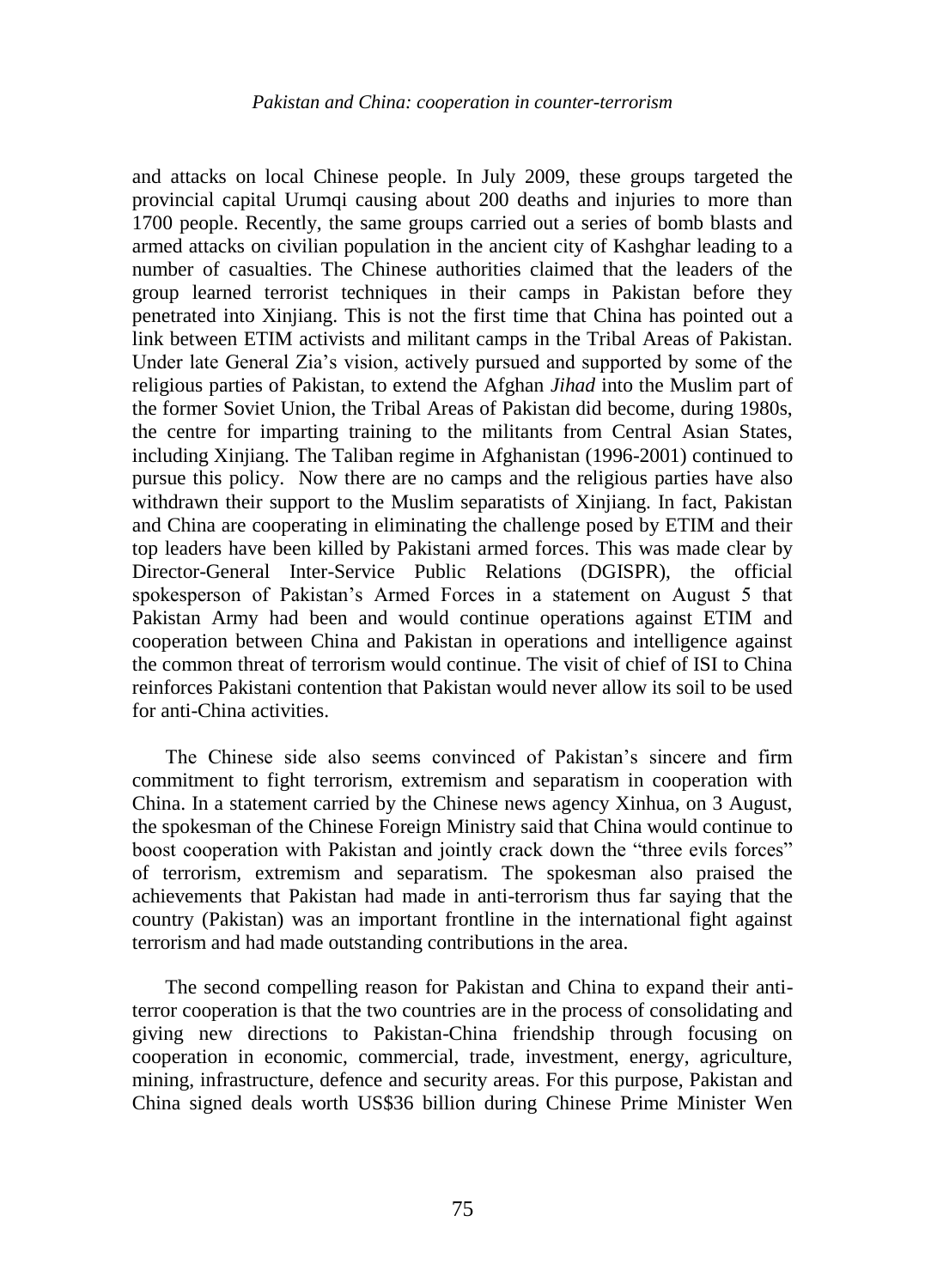#### *Strategic Studies*

Jiabao"s visit to Pakistan in December 2010. The deal encompassed 35 agreements and MoUs, involving both private and public sectors of the two countries. The agreements relate to energy, rail transport, construction, agriculture, culture, alternative sources of energy, banking financial sector, chemical, mineral development, livestock, fish harbor, cotton yarn, infrastructure and information.<sup>9</sup> In order to ensure that this process of taking Pak-China friendship to new heights through economic and trade cooperation is not obstructed by terrorists, Pakistan and China are keen to fight the elements of these evil forces. The Chinese are particularly worried about deteriorating law and order and security situation and incidents of killing and abduction of Chinese engineers and workers in Pakistan.

Thirdly, in the wake of situation created by May 2, 2011 unilateral US raid in Abbottabad city of Pakistan that led to the killing of Osama Bin Ladin, relations between Pakistan and the United States have come under strain, complicating the task of jointly fighting terrorists in Pakistan. Although Pakistan Army has vowed that it would fight terrorism with its own resources, the fact is that terrorism is an international phenomenon and fight against it requires an effort at global level. It

is for this reason that Pakistan has always appealed to international community to not only recognize Pakistan"s contributions as a partner of anti-terror global coalition but also render it possible help as the country has suffered huge losses both in the form of human casualties and damage to economy in war against terror. China has always recognized the key role of Pakistan in fighting terrorism as well as asked the international community to do the same and come forward to assist Pakistan. In his address to the Joint Session of Parliament during his visit to Pakistan in December 2010, Chinese Premier Wen Jiabao lauded Pakistan's efforts to battle Al-Oaeda and asked international community to endorse and support Pakistan's anti-terror efforts.<sup>10</sup>

Pakistan-China cooperation in countering terrorism can be, from Pakistani perspective, beneficial and more

**Pakistan-China cooperation in countering terrorism can be, from Pakistani perspective, beneficial and more productive in a number of ways. Pakistan-China relations are free from any friction and there is complete trust between the two. The Chinese involvement in Pakistan's counter-terrorism strategy, therefore, would not invoke the kind of suspicion and resentment that has been in the case of Pakistan-US cooperation against terrorism.**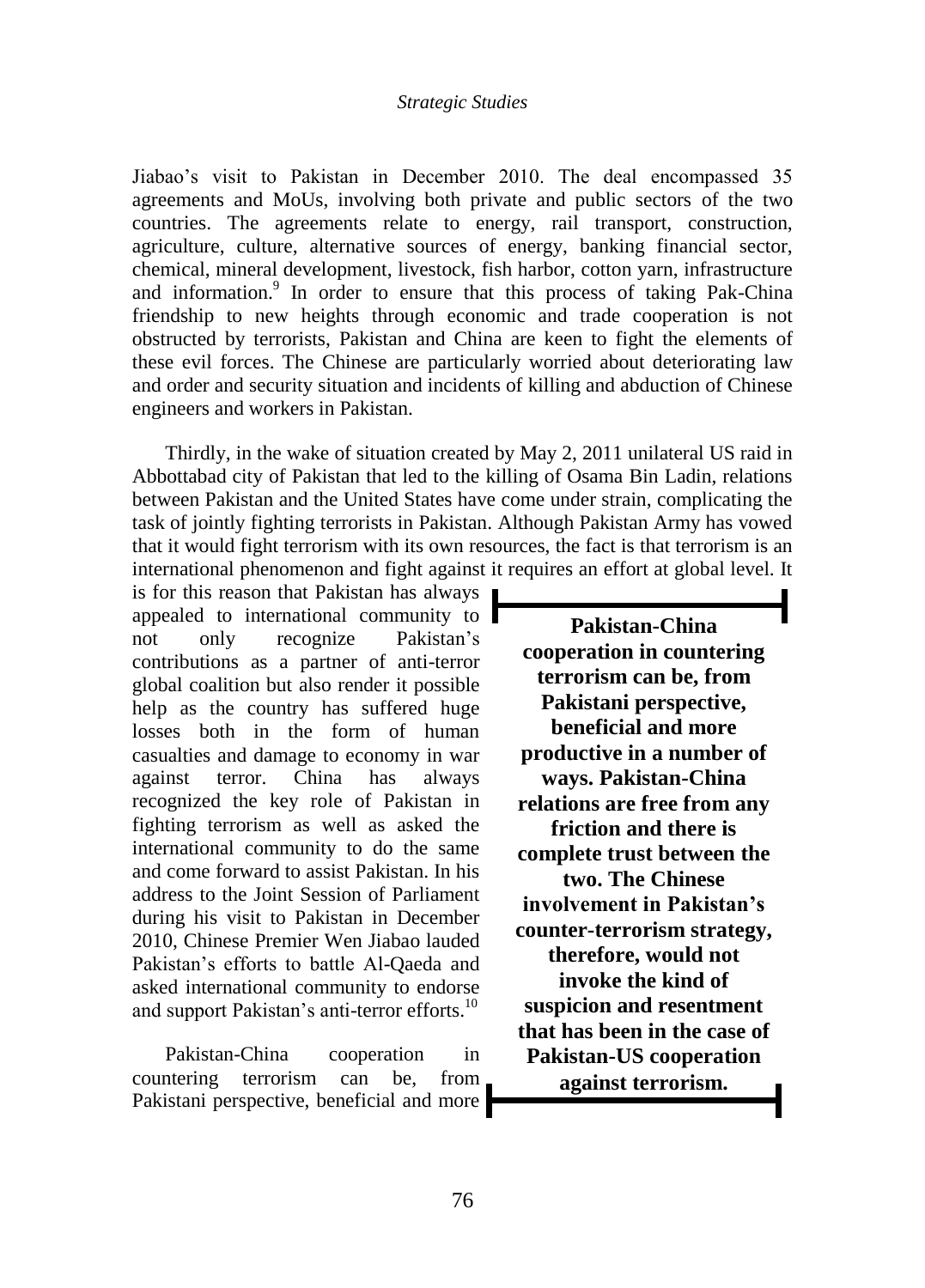productive in a number of ways. Pakistan-China relations are free from any friction and there is complete trust between the two. The Chinese involvement in Pakistan's counter-terrorism strategy, therefore, would not invoke the kind of suspicion and resentment that has been in the case of Pakistan-US cooperation against terrorism. The people of Pakistan would fully own the war against terrorism in association with China because it would be a help from a friend in whom the people of Pakistan have complete faith. China follows a pragmatic and innovative approach in its counter-terrorism strategy- relying more on development and consultation with friendly countries. In its province of Xinjiang, the Chinese are trying to isolate the militant groups by accelerating development works and addressing the pressing problems of the people. Pakistan can learn from the Chinese experience on countering militancy on its soil. Similarly, Pakistani experience can be valuable assistance to China in similar ways. Pakistan has a critical role to play in clearing the FATA region from militants and their foreign accomplices. Being Muslim country, Pakistani government and its political parties, especially religious parties can play a positive and constructive role in reaching out to Muslim separatists in Xinjiang and persuading them to shun their separatist plans. The visits by the chief of Jamiatul Ulema-i-Islam-Fazl (JUI-F), Maulana Fazlur Rehman and Amir Jamaat-i-Islami (JI), Qazi Husain Ahmad to China at the invitation of the Chinese government can be viewed as efforts in this direction. $^{11}$ 

There are, therefore, strong imperatives for strengthening cooperation between Pakistan and China to jointly fight terrorism, extremism and separatism. This cooperation has the prospects of being more effective and more productive, because the two countries have unanimity of views on the issues relating to the security and stability of the region. The two countries also have similar perspectives on the issue of terrorism. They perceive terrorism not only as a threat to regional peace, security and stability; they are also concerned about the spread of foreign influence in the region because of terrorism.

### **Notes & References**

 $\frac{1}{1}$ "President assures China of cooperation in fighting terrorism," *The News* (Lahore), 31 August, 2011.

 $\mathcal{L}$ "China, Pakistan to seek "more robust" anti-terror ties, says Hina Khar," *The News* (Lahore), 26 August, 2011.

<sup>&</sup>lt;sup>3</sup> Ghulam Ali, "China's deepening engagement with Pakistan on counterterrorism," *Analyst*, Central Asia-Caucasus Institute, 26 May, 2010.

<sup>4</sup> *Dawn* (Islamabad), 14 October, 2009.

<sup>5</sup> "President assures China cooperation in fighting terrorism," *The News* (Lahore), 31 August, 2011.